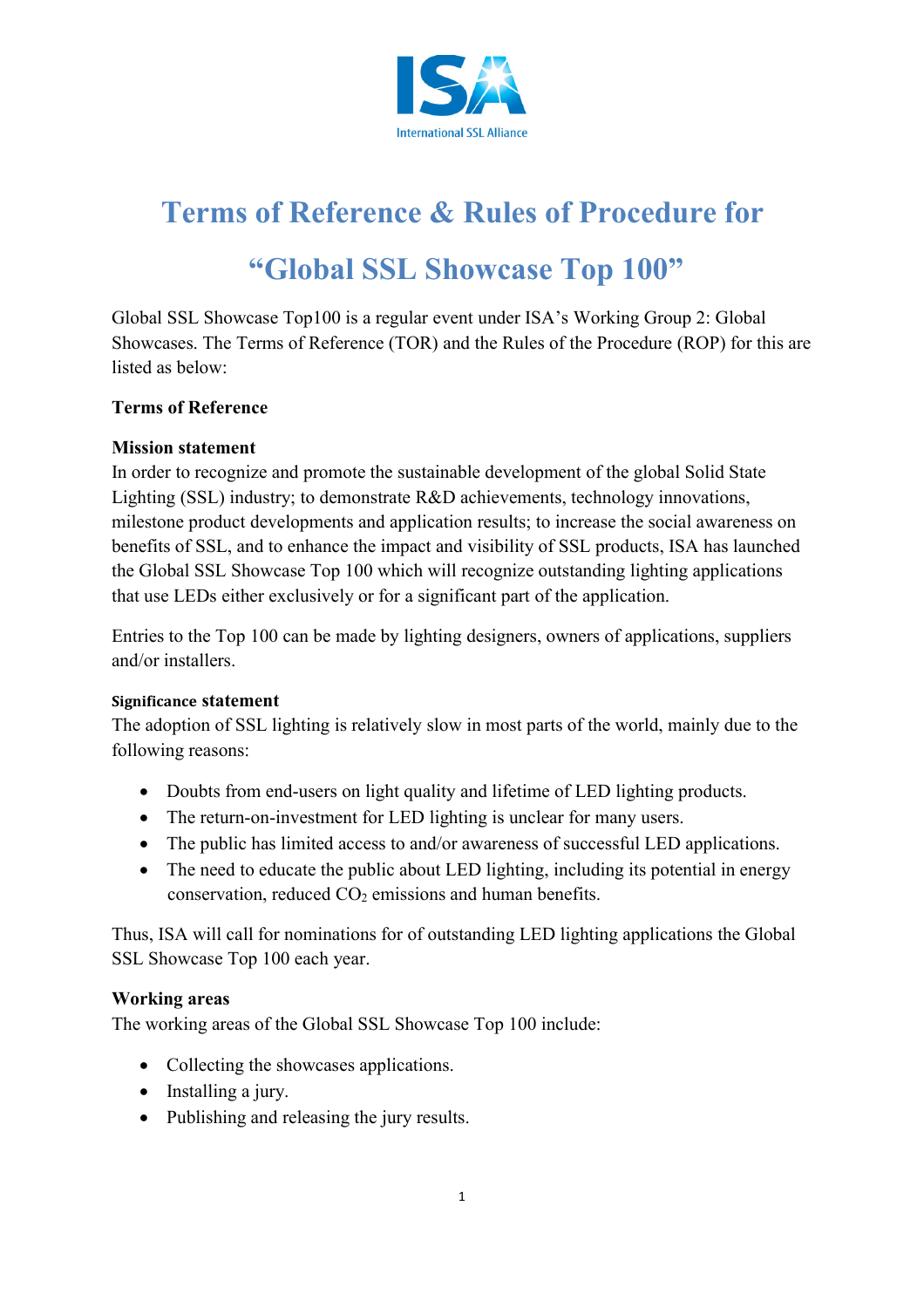

#### **Specific issues to be addressed**

- The Secretariat will propose a jury, and obtains the advice from the ISA Council of Management.
- Gathering the showcase entries in a predefined format.
- Verification of the entries: require resubmission of any entries that do not comply with the predefined format.
- Deliver the entries to the jury.
- Collect the results from the jury.
- Hold an award event during the ISA General Assembly.
- Publicize and publish the results.

# **Desired outcome and output**

- Jury evaluates the value of recommendations of the entries.
- Release the selected entries according to the jury decision.
- Promote the selected entries on the official ISA website and through other media
- Publish a booklet of the selected entries.
- Issue certificates to the winners of selected entries.

# **People involved**

- Time frames
	- o Issue the "Call for Showcase Entries".
	- o Install jury (same time).
	- o Decide Deadline for "Call for Showcase Entries".
	- o Team screens the showcases submitted.
	- o Jury evaluates entries.
	- o Publication of jury results.
	- o Publication of publicity booklet with selected showcases.
	- o Online publication of selected showcases.
- Meetings
	- o Jury meeting or other appropriate method.
	- o Award meeting.
- The duty and composition of Jury
	- o Jury consists of 5 high-ranking professionals from the design, technology, engineering, arts, and architecture domains. The Jury gives scores to the applications and submits the results to the ISA Secretariat.
	- o ISA secretariat is responsible for gathering the entries, releasing the jury results, publishing the jury results, and organizing the awards event.
- Reporting
	- o Call for Showcases.
	- o Jury proposal.
	- o Showcase booklet.
- **Interventions**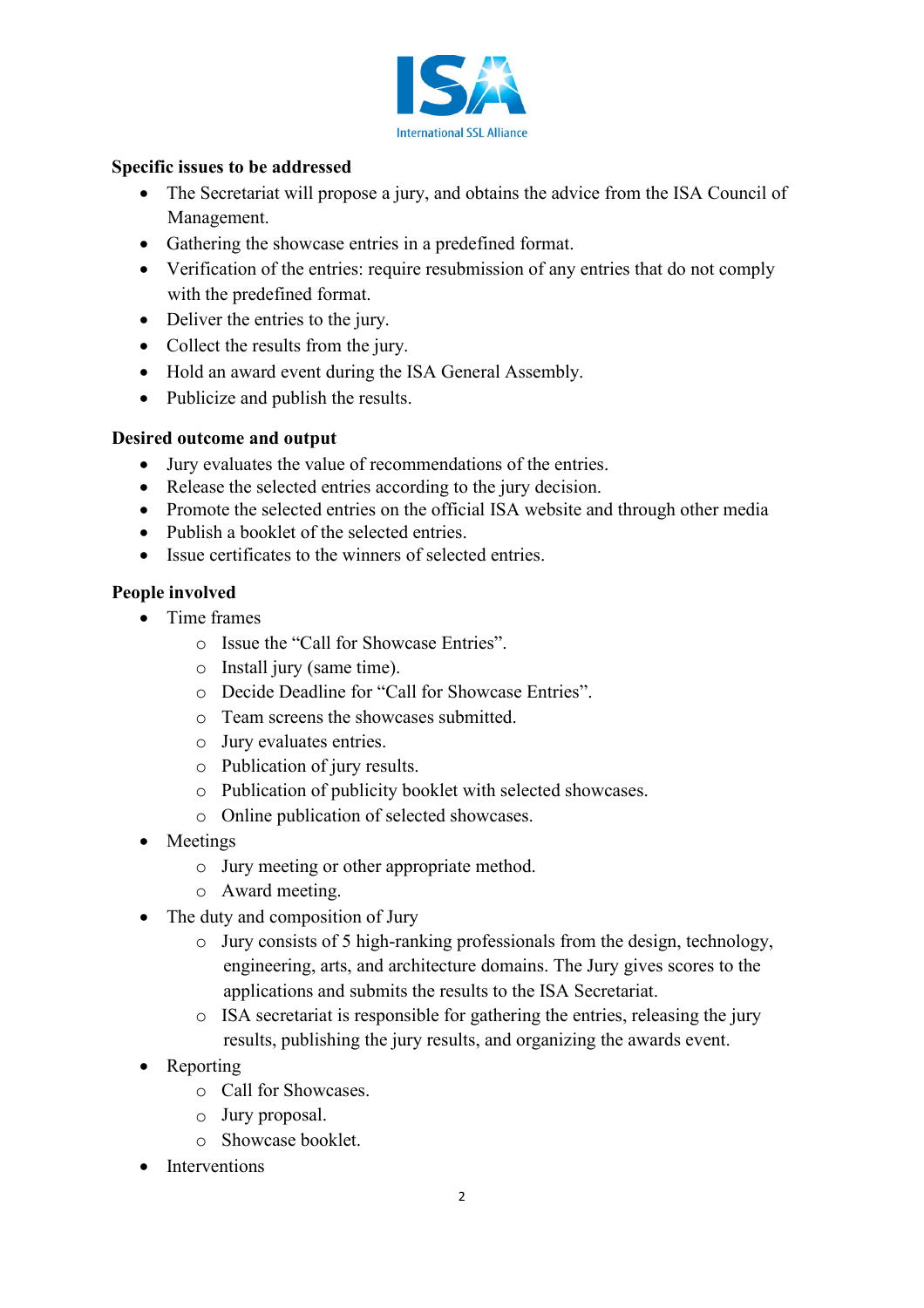

- o In case showcase entries do not comply to the format (Unless a resubmission is made within required time frame, the entry will be regarded as being withdrawn.)
- o In case of the number of the entries is too small, (According to the number of applicants, select appropriately.)

# **Rules of Procedure**

#### **The Jury**

#### **Composition of the jury**

The jury consists of 9 high-ranking professionals. In principle the jury consists of experts from the technology, engineering, design, art and business areas.

#### **Jury decision guidelines**

Guidelines include the following criteria:

- 1. Entries will be judged with regard to the lighting design brief (the stated problems).
- 2. Aesthetic aspects will be considered along with the project's compliance with current good practice (including relevant national lighting, energy or other standards).
- 3. Significance and challenges. (Such as technological, functional, application merits, or the excellence of solutions to the stated problems, in the context of SSL application.)
- 4. Energy saving performance and environmental impacts, if appropriate, from the evidence produced by the entrant.
- 5. Any feedback on the project (e.g. by the owner, the winning of other awards or citations).
- 6. The significance of SSL in the lighting design solution.

#### **Jury decision rules**

- 1. The jury must make decision on the scores of the application in good faith;
- 2. The full score for each application is 10; the jury expert can give the score from 1 to 10 to each application while the gap between the highest score and lowest score from one jury expert cannot exceed 4 points, otherwise the decision made by that jury expert will be considered invalid and will not be taken into the calculation of total score;
- 3. Jury decision must be made within the time frame required; otherwise that decision will be considered invalid and will not be taken into the calculation of total score;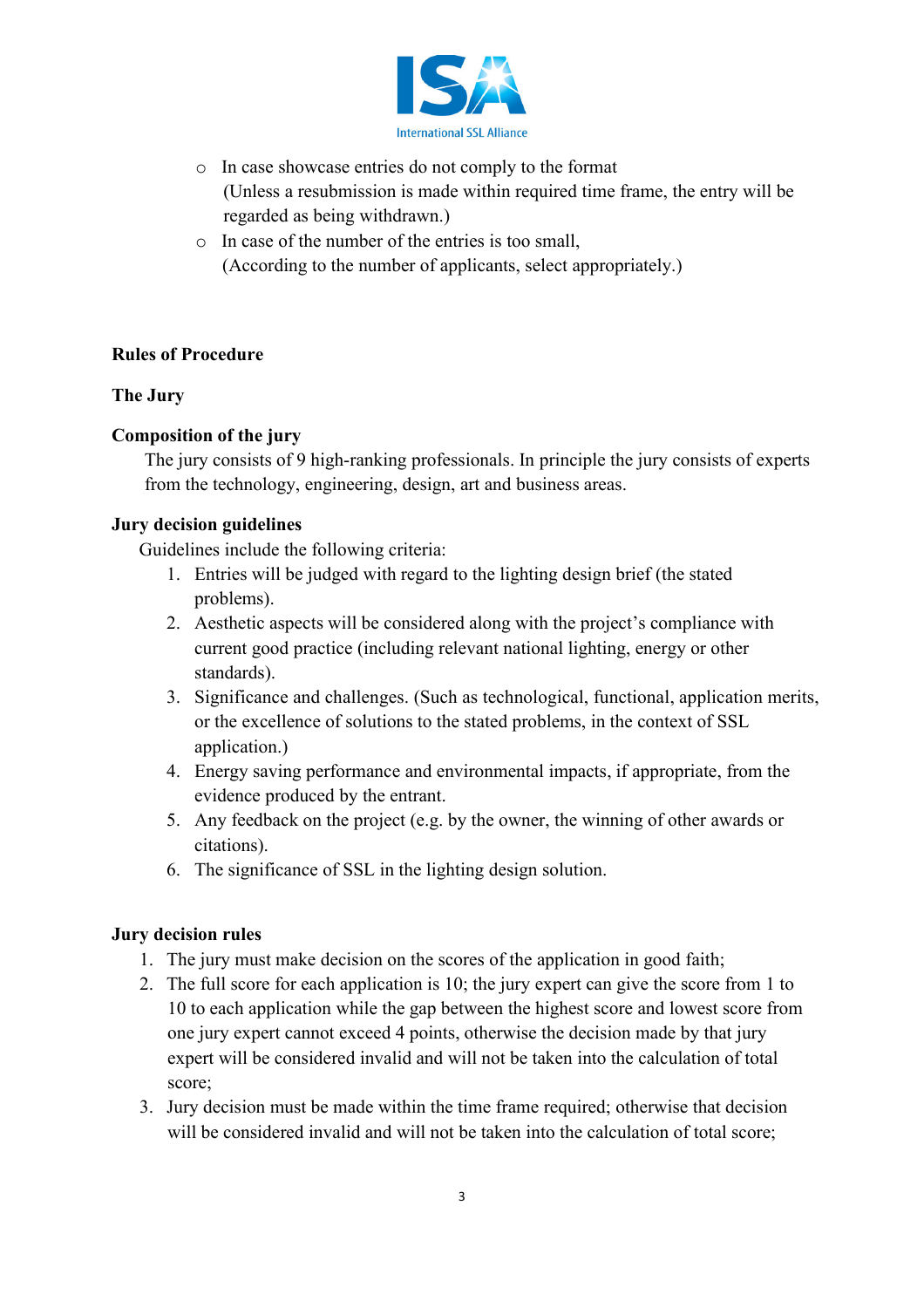

4. Any jury expert with a conflict of interest regarding any application which he or she is to judge will excuse himself or herself (if not, his or her scoring decision will be considered invalid and will not be taken into the calculation of total score).

# **Showcases**

# **Who can submit**

Submission can be made by:

- 1. ISA members; members may also solicit entries from others;
- 2. Lighting Societies (e.g. IESs or IALD, etc) of winners of their lighting awards;
- 3. Any designer, supplier or installer that believes their project meets the selection criteria.

The winners of other awards can also enter.

# **Submitter requirements**

In most cases lighting projects involve the work of more than one person or company. An entrant must seek the approval of the owner of the project and should include the names of all significant contributors (designers, suppliers and installers). The ISA will assume that the entrant has received any and all approvals and will not be held responsible for any issues or disputes on any rights.

Where submissions are made by Lighting Societies (see 2, above), the Society is responsible for providing the required information for the application form and for submitting it to the ISA Secretariat. The ISA will assume that the Society has received any and all approvals and will not be held responsible for any issues or disputes on any rights.

# **Permitted projects**

Must be a completed project in which SSL technologies and/or products are used exclusively or for the achievement being claimed (e.g., energy saving). Possible project types include: buildings, museums, towers, monuments, roads, landscapes, public spaces, etc.

# **Submission format**

An application form must be completed for each project. All supporting material must be submitted at the same time as the form.

The application format consists of:

- Name: The project name.
- Location: As precise as possible, for example south façade of building X with address Y in city Z, country Q. If possible include GPS coordinates preferred.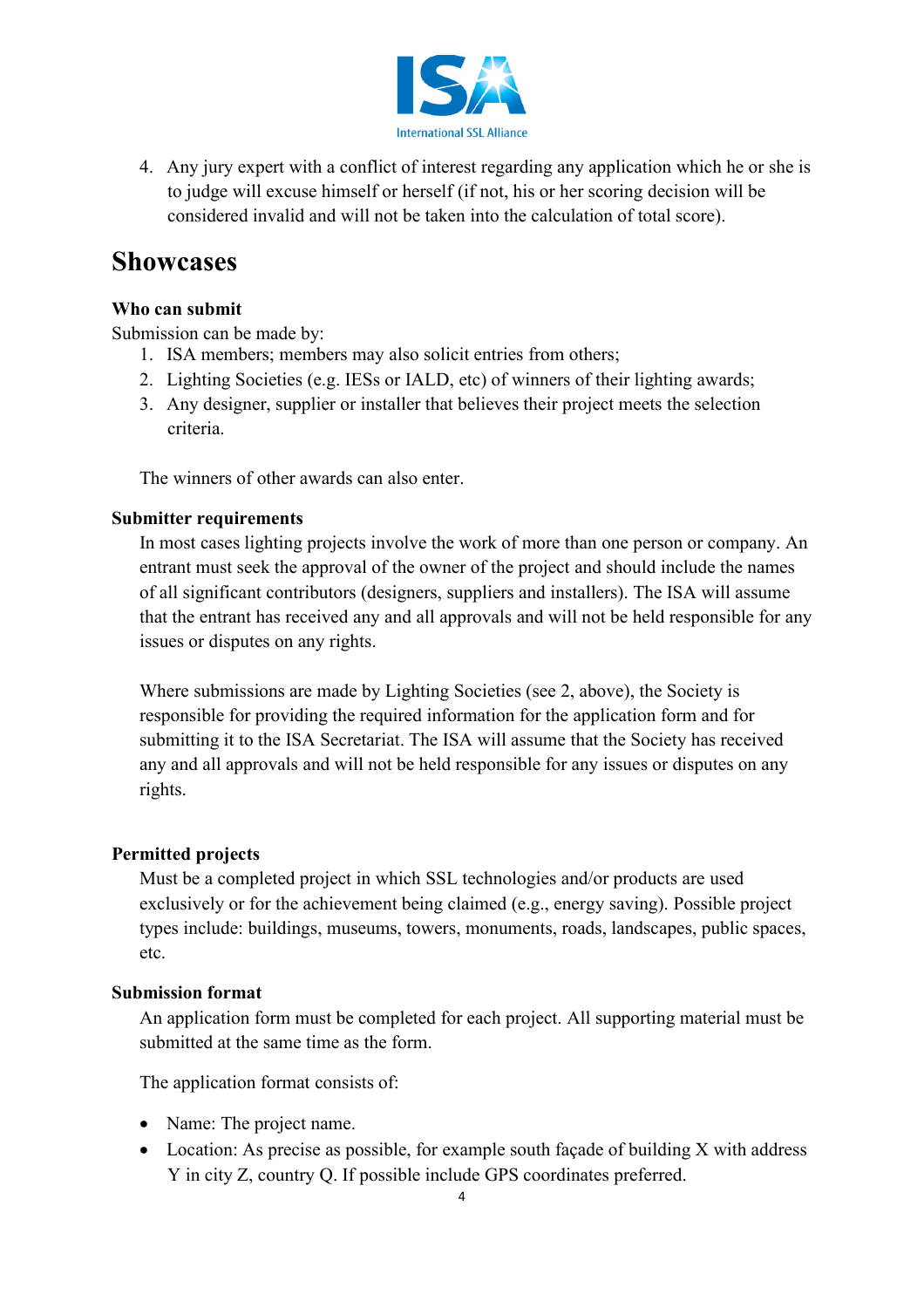

- Team: Company names of the core responsible for the project's lighting. Indicate their roles (e.g., designer, supplier, installer, etc).
- The lighting design brief: a statement describing the lighting design goals or the particular lighting problem to be solved.
- The lighting design solution: a statement (and supporting material, see below) describing the achievement of the brief or of solving the lighting design problem. This must include the reason why SSL was chosen and any benefits that may have resulted.
- The relevant standards that the design complied: Clearly declare which relevant standards that the design in this project complied, national or regional standards, and engineering or products standards.
- SSL major technical data and details; system, product and control technology and engineering data in the project.
- Energy saving performance and Environmental impacts description (where appropriate): evidence must be provided to substantiate any claims, including the basis upon which they are made.
- Incentive effects on encouraging quality SSL products: Describe the effects of the products used in this project or the project as a whole on improving the quality SSL products, promoting SSL development or application (to the region, or the country or the global.
- Any owner feedback, other awards received (include judges' comments, if available) or other citations (include copies of publications, etc).
- Installation numbers and application performance. (Describe the number of SSL products used in the entry project and the application performance of those products).
- Images and/or video: At least six high resolution images (at least 2MB each) complete with captions and any photo credits. Video can also be provided.
- Signed declaration confirming the veracity of the contents and that all approvals for entry have been obtained.
- Signed agreement that authorizes ISA to publish the contents of the application, with any credits provided.

#### **Submission**

Electronic submissions to the ISA Secretariat are preferred but mailed submissions of a disk containing all files will also be accepted.

# **Copyright**

Applicants agreed to authorize ISA publish the contents of the application for non-profit and demonstration purposes.

#### **Releasing the results**

- The results will be announced at the ISA General Assembly.
- The results will be provided to the media and public.
- The results will be published on ISA official website and in other related media.